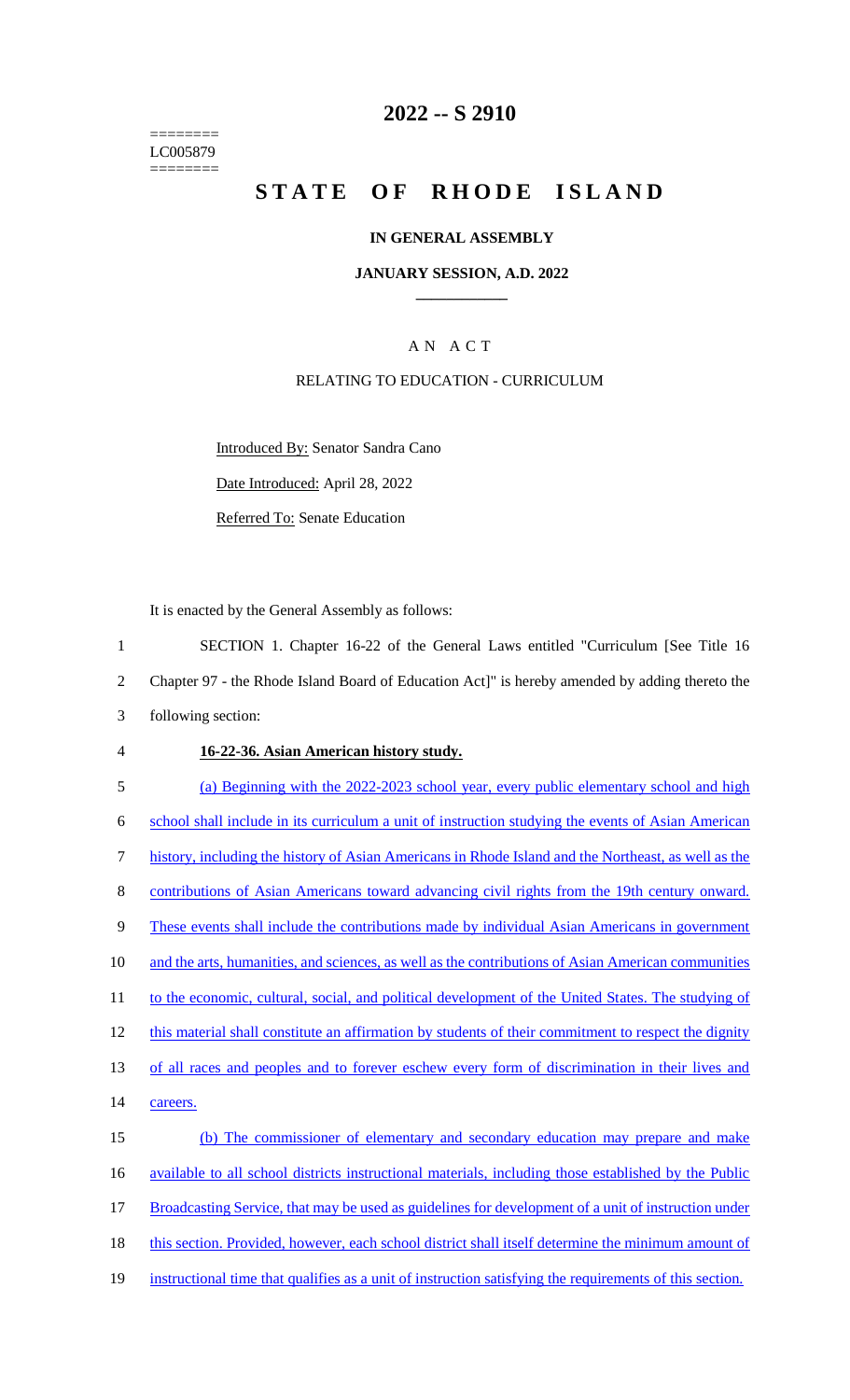- 1 (c) The commissioner shall monitor a school district's compliance with this section's
- 2 curricular requirements.
- 3 (d) A school may meet the requirements of this section through an online program or
- 4 course.
- 5 SECTION 2. This act shall take effect upon passage.

 $=$ LC005879 ========